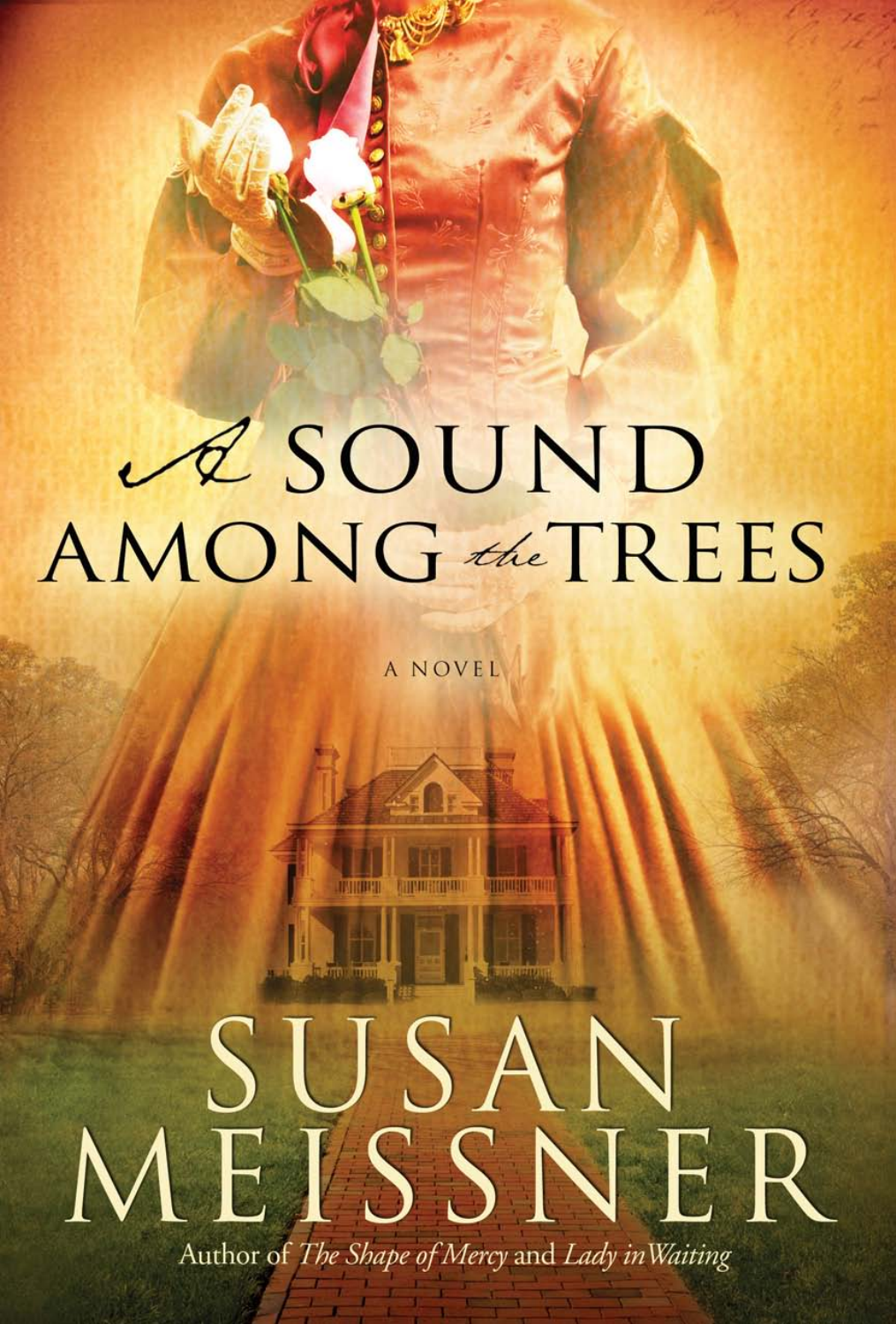## $\mathscr A$  SOUND AMONG the TREES



A Novel

### SUSAN MEISSNER author of *The Shape of Mercy* and *Lady in Waiting*

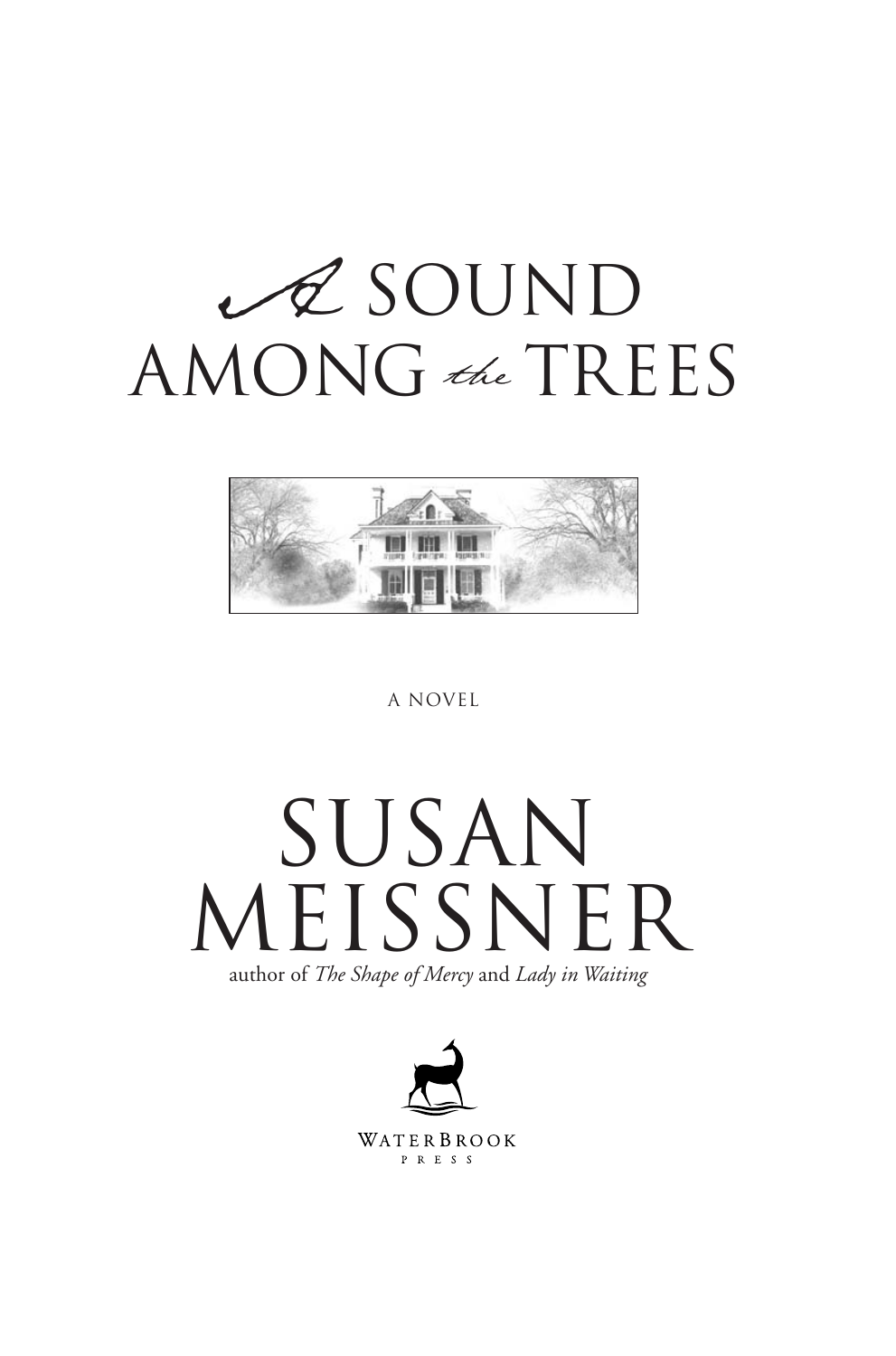Excerpted from A Sound Among the Trees by Susan Meissner.<br>
Excerpted by permission<br>
WaterBrook Press, a division of Random House, Inc. All rights<br>
reserved. No part of this excerpt may be reproduced or reprinte<br>
without p Copyright © 2011 by Susan Meissner. Excerpted by permission of WaterBrook Press, a division of Random House, Inc. All rights reserved. No part of this excerpt may be reproduced or reprinted without permission in writing from the publisher.

A Sound Among the Trees Published by WaterBrook Press 12265 Oracle Boulevard, Suite 200 Colorado Springs, Colorado 80921

The characters and events in this book are fictional, and any resemblance to actual persons or events is coincidental.

ISBN 978-0-307-45885-8 ISBN 978-0-307-45886-5 (electronic)

Copyright © 2011 by Susan Meissner

Cover design by Kelly L. Howard

All rights reserved. No part of this book may be reproduced or transmitted in any form or by any means, electronic or mechanical, including photocopying and recording, or by any information storage and retrieval system, without permission in writing from the publisher.

Published in the United States by WaterBrook Multnomah, an imprint of the Crown Publishing Group, a division of Random House Inc., New York.

WATERBROOK and its deer colophon are registered trademarks of Random House Inc.

Printed in the United States of America 2011—First Edition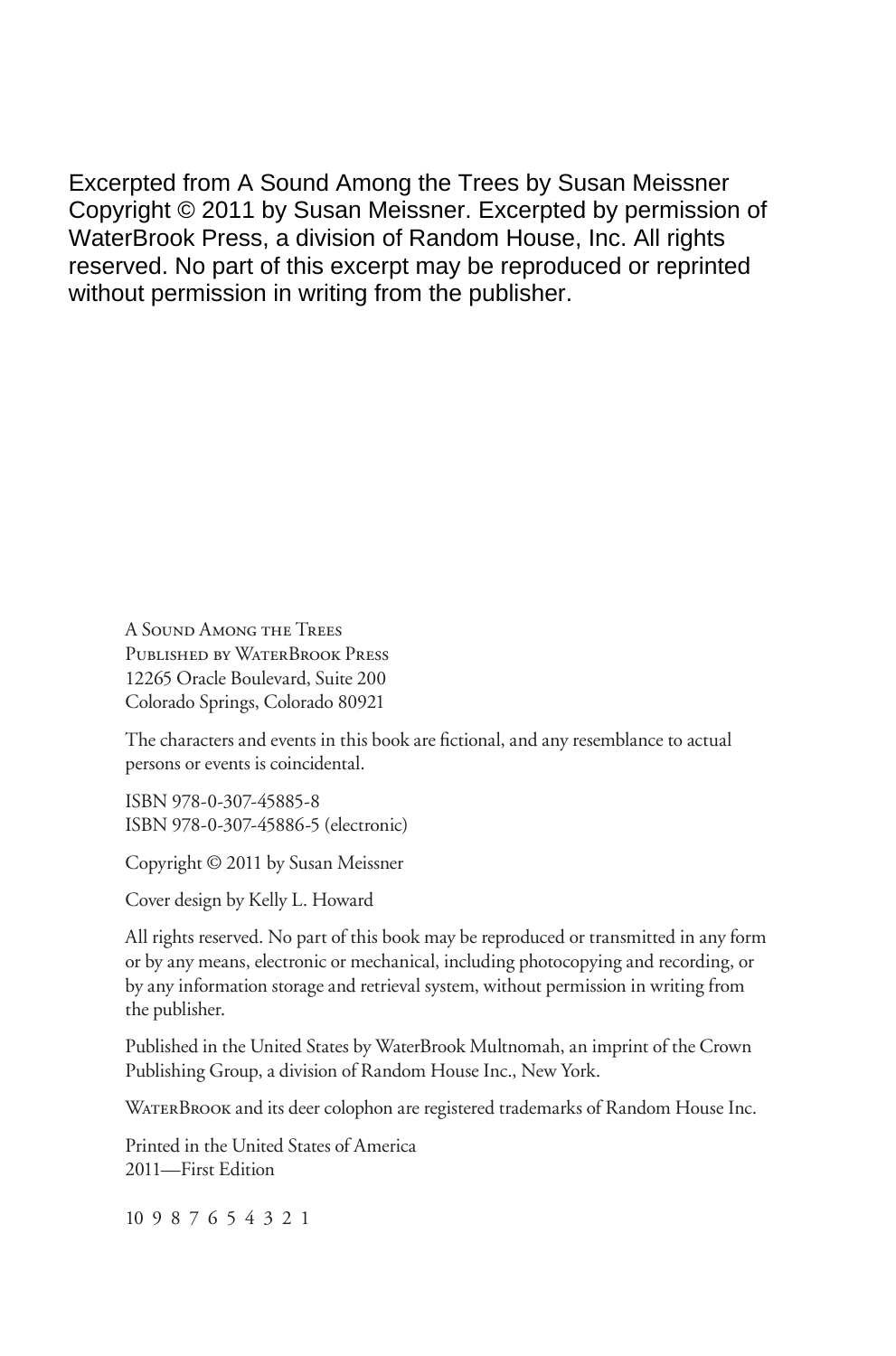There's a sound among the forest trees, away, boys, Away to the battlefield, hurrah! Hear its thunders from the mountain, no delay, boys. We'll gird on the sword and shield. Shall we falter on the threshold of our fame, boys?

FANNY CROSBY, 1861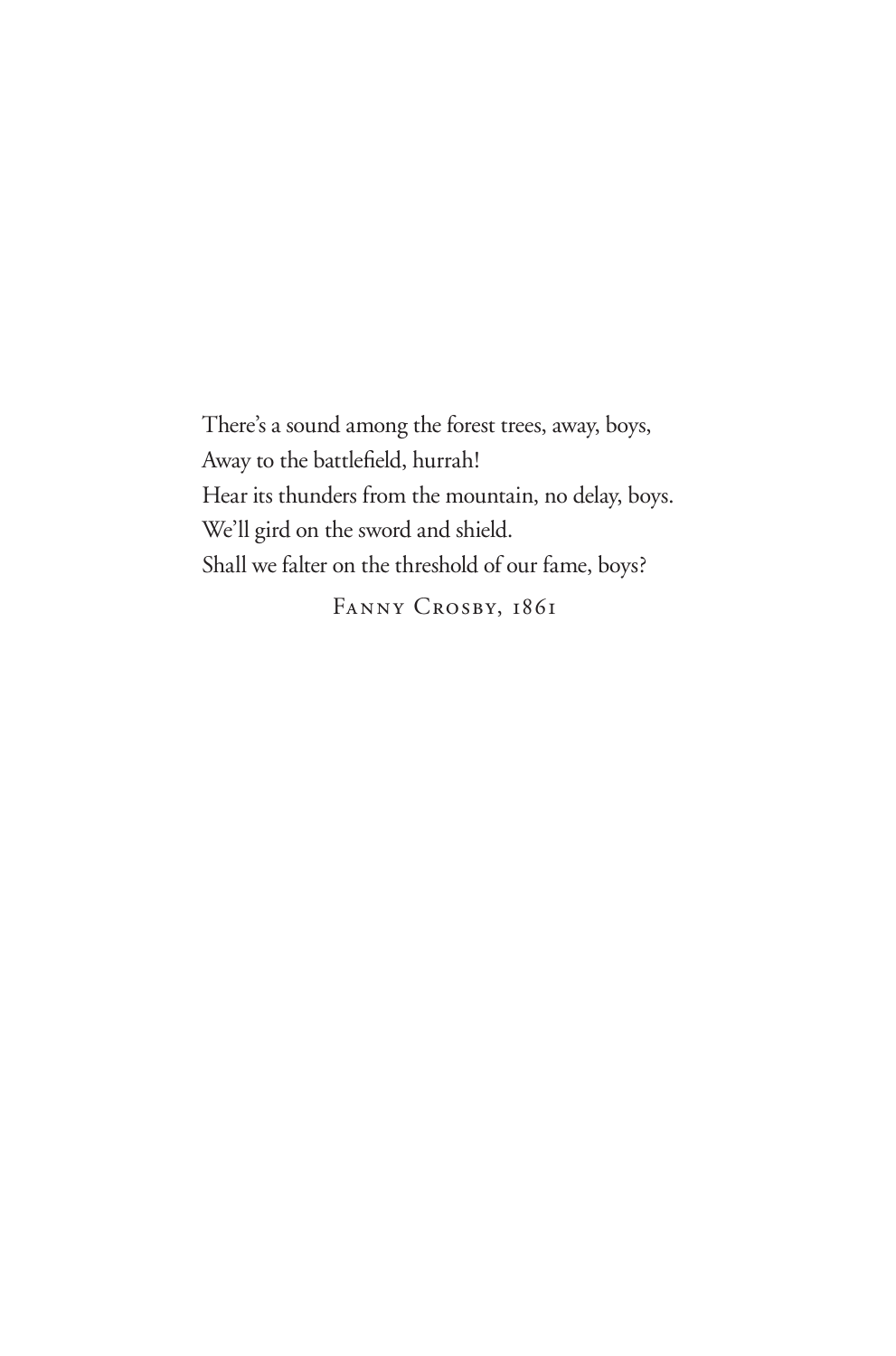PART ONE

### The Garden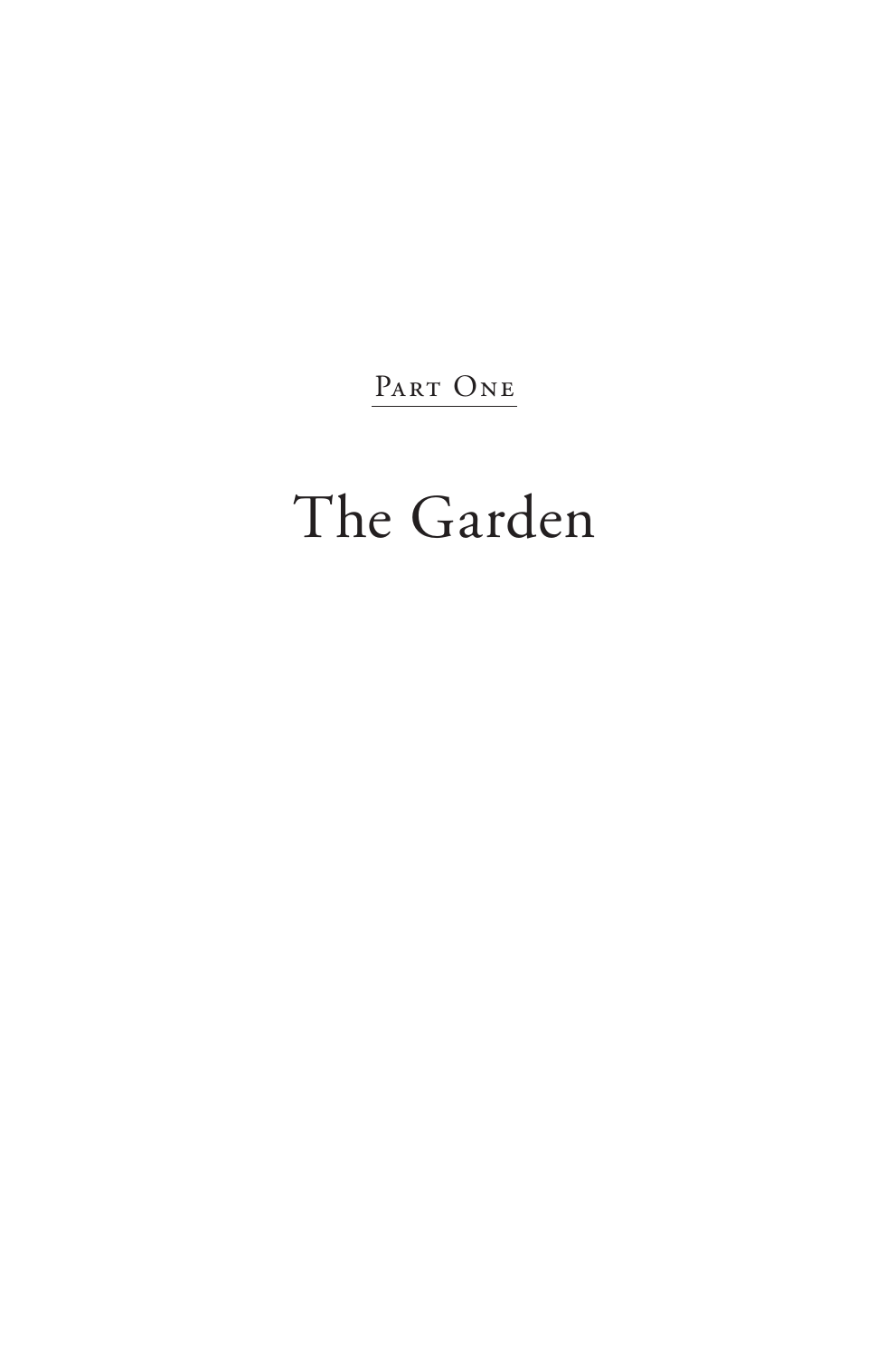#### One

The bride stood in a circle of Virginia sunlight, her narrow heels clicking on Holly Oak's patio stones as she greeted strangers in the receiving line. Her wedding dress was a simple A-line, strapless, with a gauzy skirt of white that breezed about her knees like lacy curtains at an open window. She had pulled her unveiled brunette curls into a loose arrangement dotted with tiny flowers that she'd kept alive on her flight from Phoenix. Her only jewelry was a white topaz pendant at her throat and the band of platinum on her left ring finger. Tall, slender, and tanned from the famed and relentless Arizona sun, hers was a girl-next-door-look: pretty but not quite beautiful. Adelaide thought it odd that Marielle held no bouquet.

From the parlor window Adelaide watched as her grandson-in-law, resplendent in a black tuxedo next to his bride, bent toward the guests and greeted them by name, saying, "This is Marielle." An explanation seemed ready to spring from his lips each time he shook the hand of someone who had known Sara, her deceased granddaughter. His first wife. Carson stood inches from Marielle, touching her elbow every so often, perhaps to assure himself that after four years a widower he had indeed patently and finally moved on from grief.

Smatterings of conversations wafted about on the May breeze and into the parlor as received guests strolled toward trays of sweet tea and champagne. Adelaide heard snippets from her place at the window. Hudson and Brette, her great-grandchildren, had moved away from the snaking line of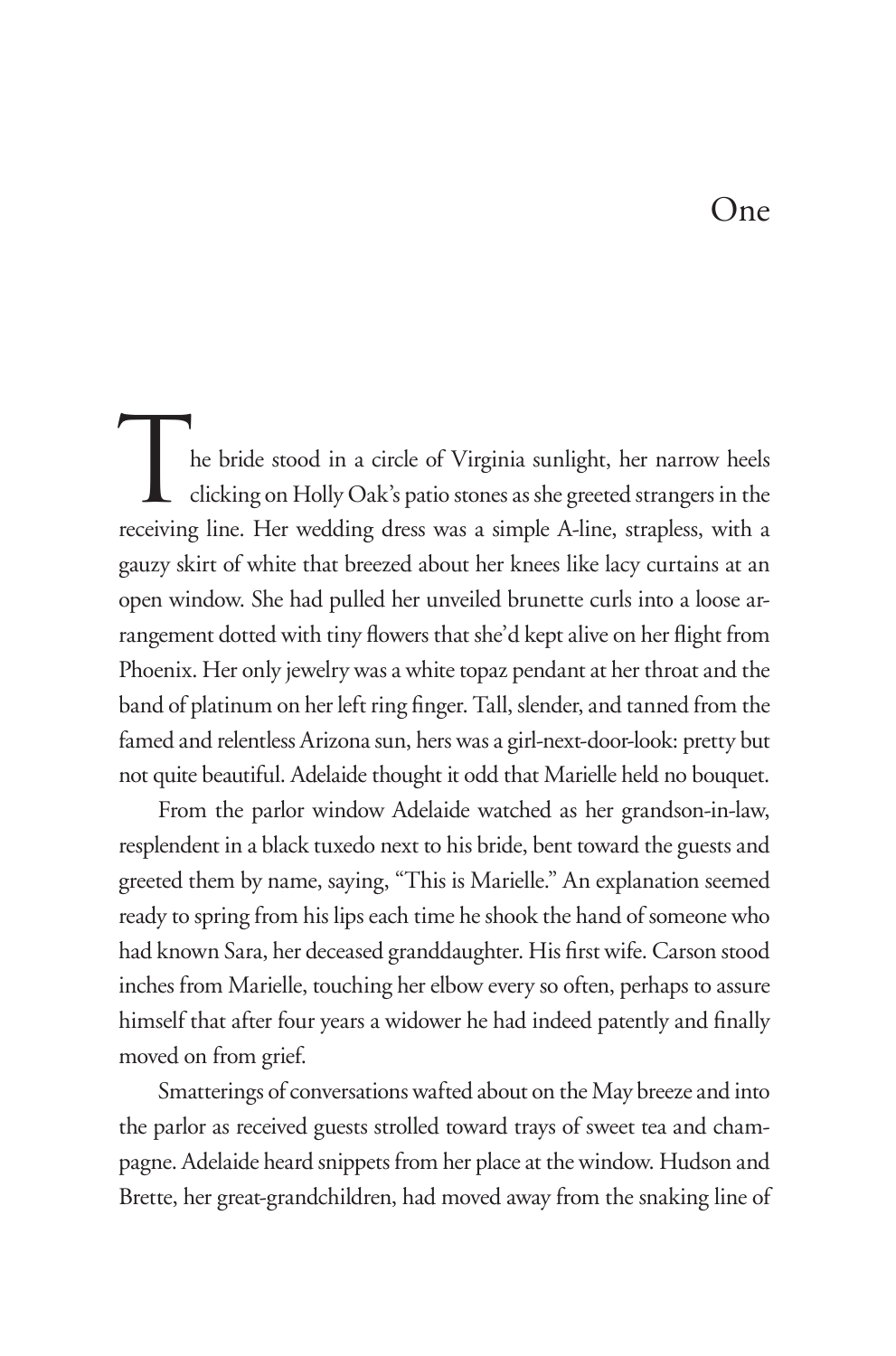gray suits and pastel dresses within minutes of the first guests' arrival and were now studying the flower-festooned gift table under the window ledge, touching the bows, fingering the silvery white wrappings. Above the children, an old oak's youngest branches shimmied to the tunes a string quartet produced from the gazebo beyond the receiving line.

Adelaide raised a teacup to her lips and sipped the last of its contents, allowing the lemony warmth to linger at the back of her throat. She had spent the better part of the morning readying the garden for Carson and Marielle's wedding reception, plucking spent geranium blossoms, ordering the catering staff about, and straightening the rented linen table cloths. She needed to join the party now that it had begun. The Blue-Haired Old Ladies would be wondering where she was.

Her friends had been the first to arrive, coming through the garden gate on the south side of the house at five minutes before the hour. She'd watched as Carson introduced them to Marielle, witnessed how they cocked their necks in blue-headed unison to sweetly scrutinize her grandson-in-law's new wife, and heard their welcoming remarks through the open window.

Deloris gushed about how lovely Marielle's wedding dress was and what, pray tell, was the name of that divine purple flower she had in her hair?

Pearl invited Marielle to her bridge club next Tuesday afternoon and asked her if she believed in ghosts.

Maxine asked her how Carson and she had met—though Adelaide had told her weeks ago that Carson met Marielle on the Internet—and why on earth Arizona didn't like daylight-saving time.

Marielle had smiled, sweet and knowing—like the kindergarten teacher who finds the bluntness of five-year-olds endearing—and answered the many questions.

Mojave asters. She didn't know how to play bridge. She'd never encountered a ghost so she couldn't really say but most likely not. She and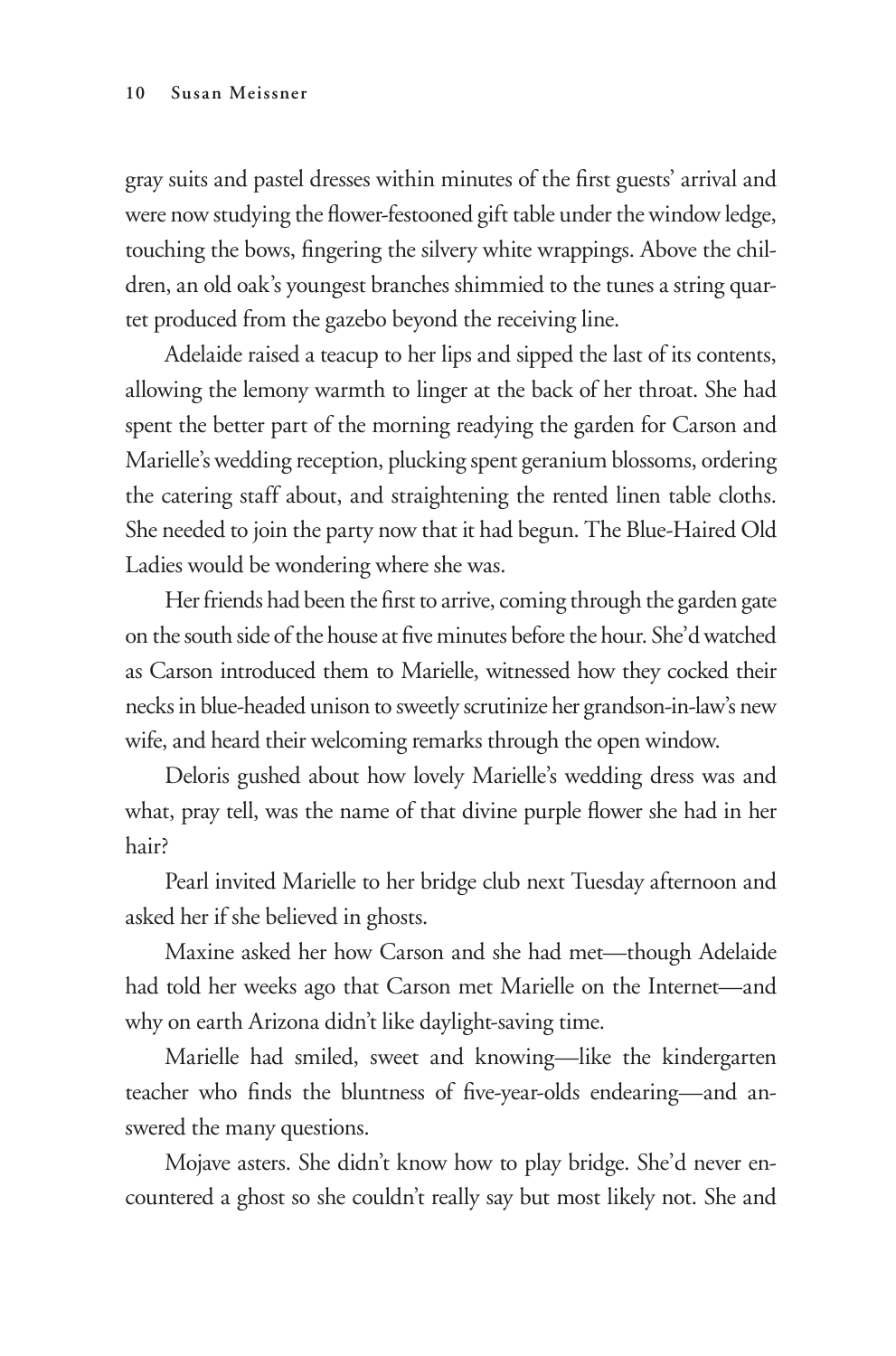Carson met online. There's no need to save what one has an abundance of.

Carson had cupped her elbow in his hand, and his thumb caressed the inside of her arm while she spoke.

Adelaide swiftly set the cup down on the table by the window, whisking away the remembered tenderness of that same caress on Sara's arm.

Carson had every right to remarry.

Sara had been dead for four years.

She turned from the bridal tableau outside and inhaled deeply the gardenia-scented air in the parlor. Unbidden thoughts of her granddaughter sitting with her in that very room gently nudged her. Sara at six cutting out paper dolls. Memorizing multiplication tables at age eight. Sewing brass buttons onto gray wool coats at eleven. Sara reciting a poem for English Lit at sixteen, comparing college acceptance letters at eighteen, sharing a chance letter from her estranged mother at nineteen, showing Adelaide her engagement ring at twenty-four. Coming back home to Holly Oak with Carson when Hudson was born. Nursing Brette in that armchair by the fireplace. Leaning against the door frame and telling Adelaide that she was expecting her third child.

Right there Sara had done those things while Adelaide sat at the long table in the center of the room, empty now but usually awash in yards of stiff Confederate gray, glistening gold braid, and tiny piles of brass buttons—the shining elements of officer reenactment uniforms before they see war.

Adelaide ran her fingers along the table's polished surface, the warm wood as old as the house itself. Carson had come to her just a few months ago while she sat at that table piecing together a sharpshooter's forest green jacket. He had taken a chair across from her as Adelaide pinned a collar, and he'd said he needed to tell her something.

He'd met someone.

When she'd said nothing, he added, "It's been four years, Adelaide."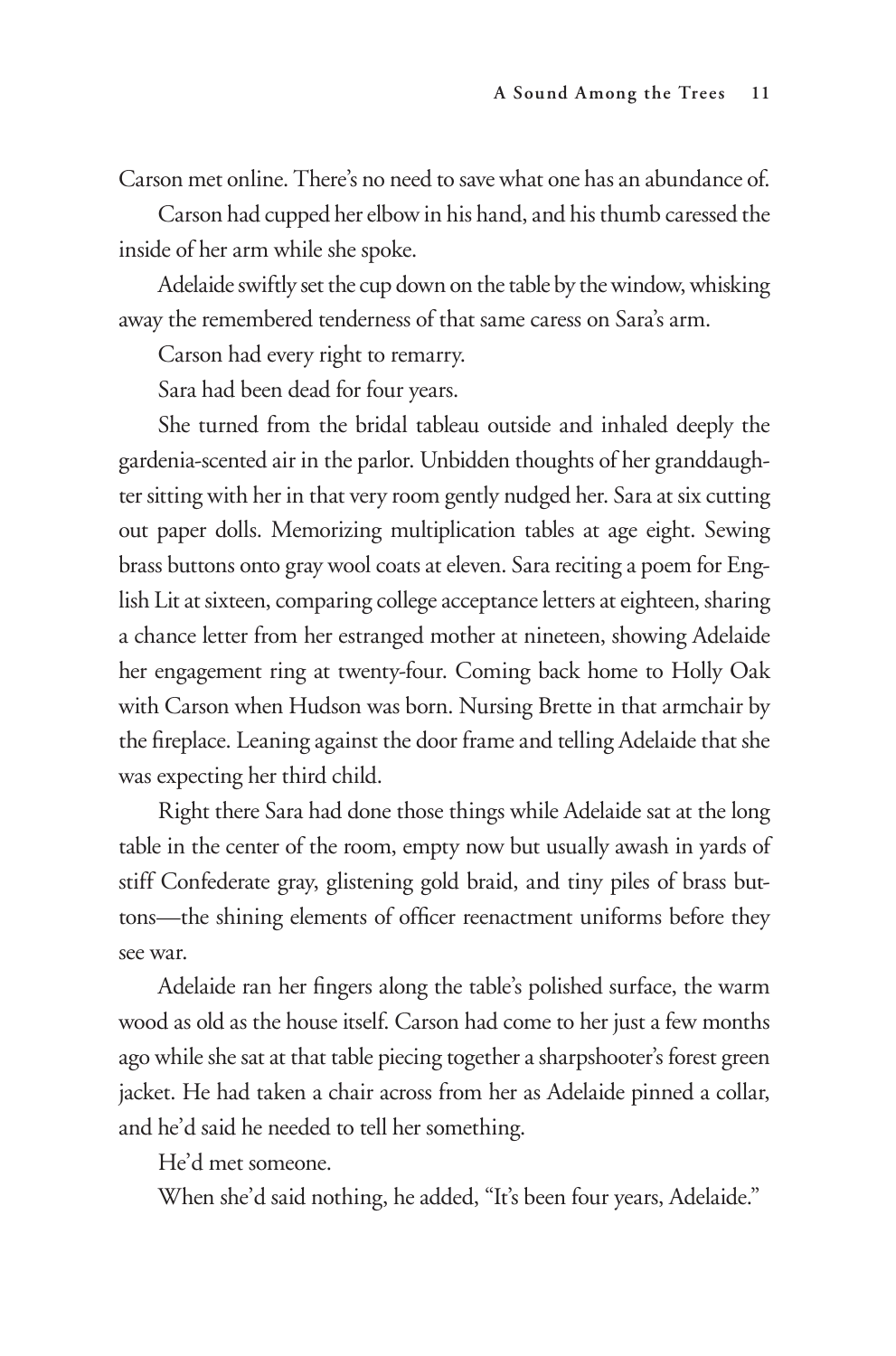"I know how long it's been." The pins made a tiny plucking sound as their pointed ends pricked the fabric.

"She lives in Phoenix."

"You've never been to Phoenix."

"Mimi." He said the name Sara had given her gently, as a father might. A tender reprimand. He waited until she looked up at him. "I don't think Sara would want me to live the rest of my life alone. I really don't. And I don't think she would want Hudson and Brette not to have a mother."

"Those children have a mother."

"You know what I mean. They need to be mothered. I'm gone all day at work. I only have the weekends with them. And you won't always be here. You're a wonderful great-grandmother, but they need someone to mother them, Mimi."

She pulled the pin cushion closer to her and swallowed. "I know they do."

He leaned forward in his chair. "And I…I miss having someone to share my life with. I miss the companionship. I miss being in love. I miss having someone love me."

Adelaide smoothed the pieces of the collar. "So. You are in love?"

He had taken a moment to answer. "Yes. I think I am."

Carson hadn't brought anyone home to the house, and he hadn't been on any dates. But he had lately spent many nights after the children were in bed in his study—the old drawing room—with the door closed. When she'd pass by, Adelaide would hear the low bass notes of his voice as he spoke softly into his phone. She knew that gentle sound. She had heard it before, years ago when Sara and Carson would sit in the study and talk about their day. His voice, deep and resonant. Hers, soft and melodic.

"Are you going to marry her?"

Carson had laughed. "Don't you even want to know her name?" She had not cared at that moment about a name. The specter of being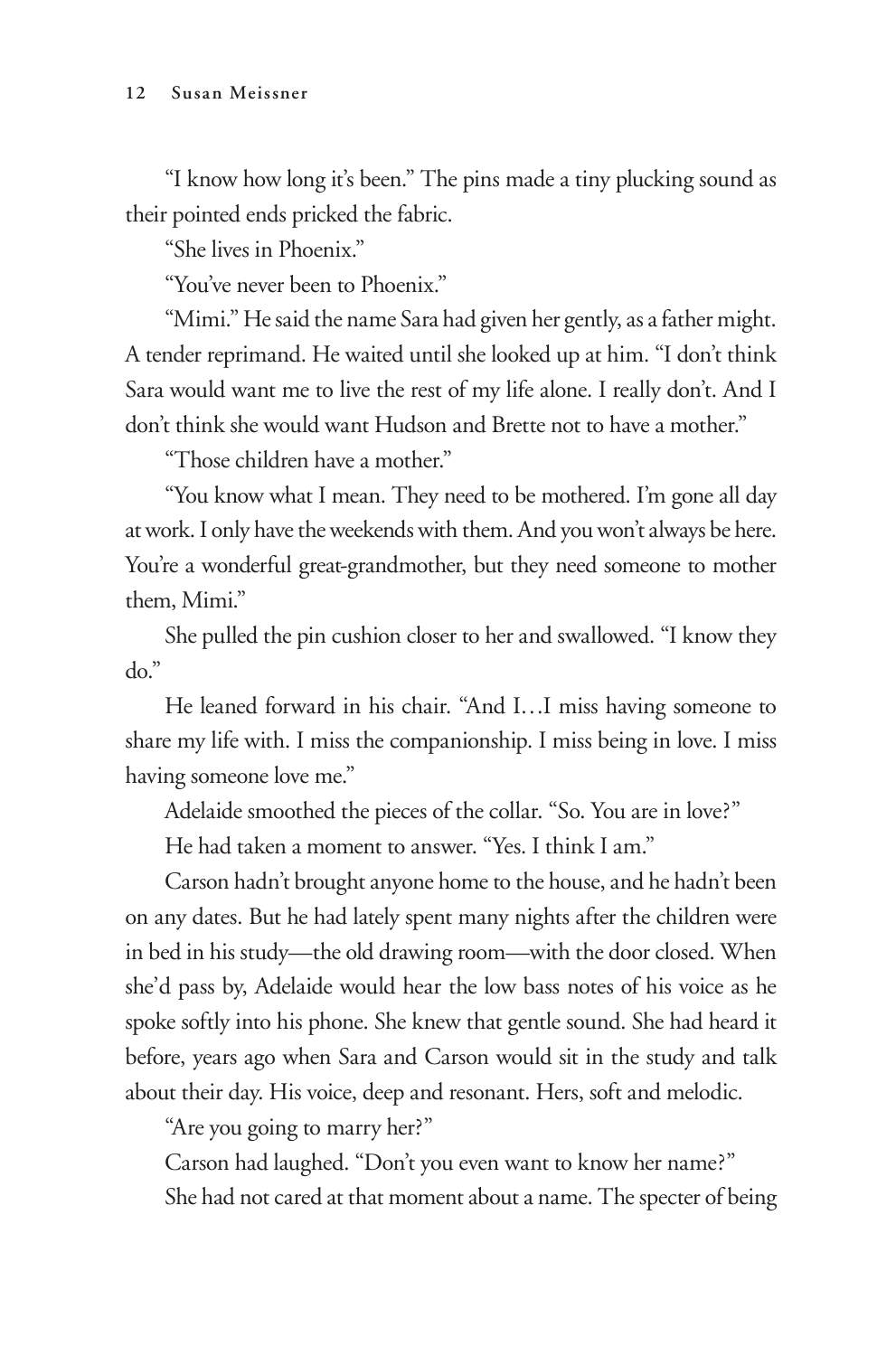alone in Holly Oak shoved itself forward in her mind. If he remarried, he'd likely move out and take the children with him. "Are you taking the children? Are you leaving Holly Oak?"

"Adelaide—"

"Will you be leaving?"

Several seconds of silence had hung suspended between them. Carson and Sara had moved into Holly Oak ten years earlier to care for Adelaide after heart surgery and had simply stayed. Ownership of Holly Oak had been Sara's birthright and was now Hudson and Brette's future inheritance. Carson stayed on after Sara died because, in her grief, Adelaide asked him to, and in his grief, Carson said yes.

"Will you be leaving?" she asked again.

"Would you want me to leave?" He sounded unsure.

"You would stay?"

Carson had sat back in his chair. "I don't know if it's a good idea to take Hudson and Brette out of the only home they've known. They've already had to deal with more than any kid should."

"So you would marry this woman and bring her here. To this house." Carson had hesitated only a moment. "Yes."

She knew without asking that they were not talking solely about the effects moving would have on a ten-year-old boy and a six-year-old girl. They were talking about the strange biology of their grief. Sara had been taken from them both, and Holly Oak nurtured their common sorrow in the most kind and savage of ways. Happy memories were one way of keeping someone attached to a house and its people. Grief was the other. Surely Carson knew this. An inner nudging prompted her to consider asking him what his new bride would want.

"What is her name?" she asked instead.

And he answered, "Marielle…"

The present rushed back in around her as the parlor door opened and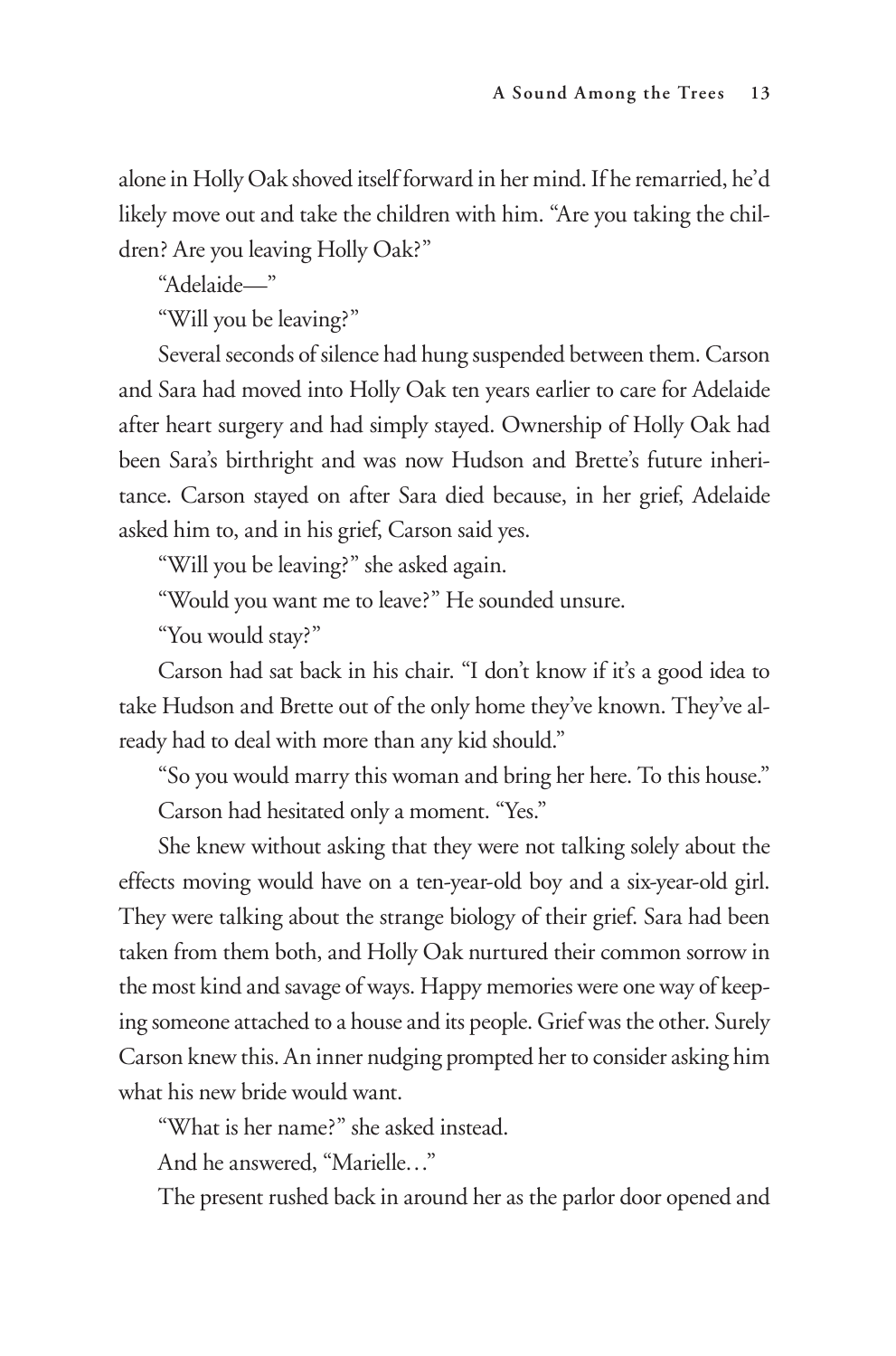a boy stood in the doorway, eyes wide. Adelaide took a step back from the table. She had seen this child arrive earlier that day with his parents when she was still puttering about in the garden. Members of Marielle's family. She had not met them yet.

The boy wore a black button-down vest and a scarlet bow tie that pointed to eight o'clock. Most of his hair had been slicked into obedience. Most of it.

"Wait. This isn't a bathroom," he announced.

Adelaide composed herself. "No. It is not. The bathroom is the second door on the left. Not the first."

The boy looked over his shoulder. "I think someone's in there. The door's closed."

"Then I suppose you will have to wait."

The boy cast a glance about the parlor and then looked back at Adelaide. "So are you the old lady who lives in this house?"

She stiffened. "This is indeed my house. Who are you?"

"I'm Kirby. I live in Santa Fe. That's in New Mexico."

"Kirby. Your parents named you Kirby."

"Not curb-y like the street. Kirby. With a K."

Adelaide moved toward the boy and the parlor door. She put her hand on the handle as if to close it behind her. But he stood unmoving in the doorway, oblivious.

"So this house was here before the Civil War? It's that old?" he asked. "Yes."

The boy took a step inside the room. "There's an old lady outside who says it's haunted."

"You shouldn't believe everything you hear."

"I don't. I don't believe in that stuff."

She made another attempt to close the door. The boy seemed not to notice.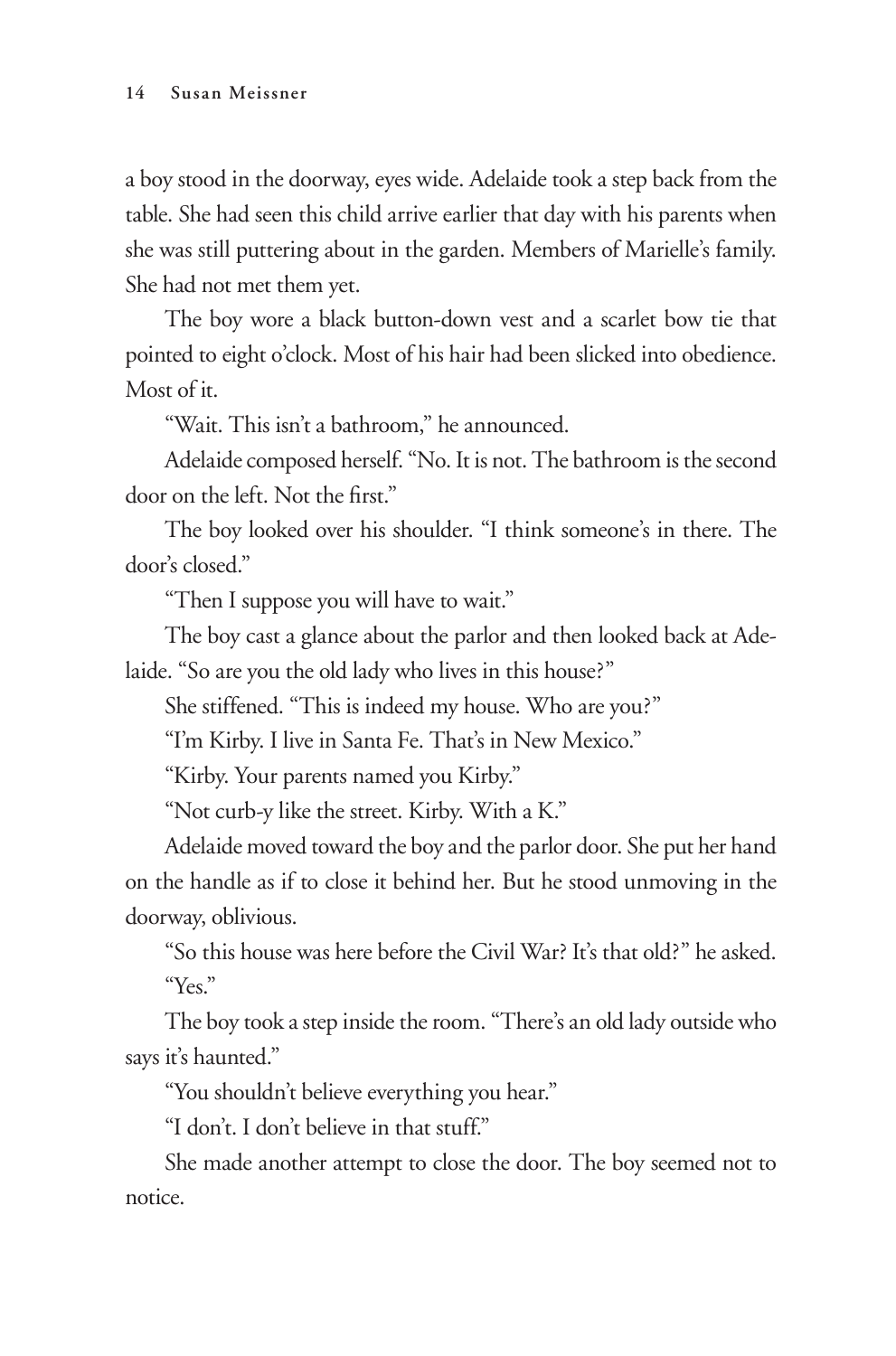"So you make Civil War uniforms in here? My aunt says you do. But I don't see any."

"And who might your aunt be?"

"Marielle. You know, the bride. 'Course she's not a real bride now. They were married last weekend in Arizona. I went to the wedding." He cocked his head. "You weren't there."

" $N_0$ "

"Didn't they invite you?"

"Of course, they invited me. Perhaps we should join everyone in the garden. Have you met my great-grandson, Hudson? He's probably your age."

The boy didn't move. "I met him in Arizona. But he's not my age. He's ten. And I'm nearly twelve. My mom said old people are sometimes afraid of airplanes. Are you afraid of airplanes?"

"Shall we?" Adelaide motioned them away from the room.

Kirby took a hesitant step back into the hallway. "So do you make Civil War uniforms in that room?"

"I do."

"I'm just wondering why you do that. That war has been over for a long time. The North won."

"Yes. Here we go." She closed the door and they now stood in the hall. The air in the hall seemed stiff. Unmoving.

"Do you make them for museums or something? Because that seems dumb to me. Museums are supposed to have the real thing. Not copies of the real thing. Don't museums here have real Civil War uniforms?"

"Yes…they do. Perhaps you would like to use the bathroom at the top of the stairs?" Adelaide felt as if the walls were pressing in now, listening. It was a familiar feeling.

"I can wait," Kirby answered. "So if you don't make them for museums, why do you make them?"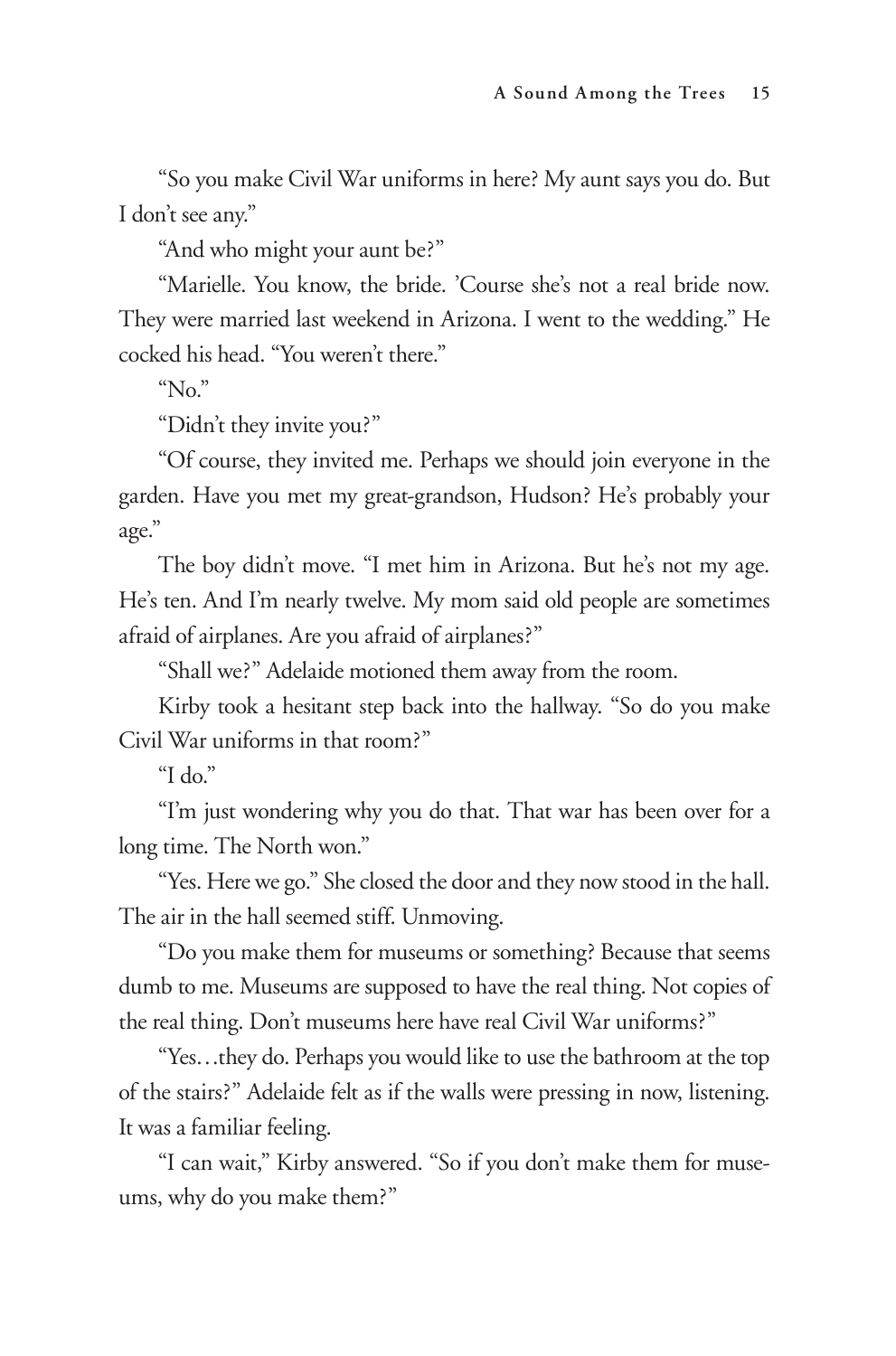People were moving about the lower level of the house, in and out of the large patio doors off the main dining room. Caterers were bustling between the kitchen and the garden, and attendants at the front door were helping people with their gifts and cards for the newlyweds. No one appeared to be looking for the boy.

"I make them for reenactments."

"For what?"

"Reenactments. It's like pretend. People wear them for pretend. They pretend they are in the Civil War, and they wear them. Surely you know what pretend is." Adelaide headed for the patio doors and the clean air outside the house.

The boy followed her. "But why do they do that?"

"Because…I suppose because you learn things by experience that you can't learn just by reading about it in a history book."

"Huh?"

Adelaide stepped aside as a caterer swept past them with a tray of sliced ham.

"They do it for fun," she continued a second later. The outside air was just steps away.

"Yeah, but everybody knows how it ends. You can't pretend that part. The North won. Everybody knows that. What's the fun in pretending if you can't pretend what you want?"

"Who says you can't pretend what you want?" Adelaide stepped across the threshold, caressing the door frame as she walked past it, her eyes scanning the garden for her Blue-Haired Old Ladies.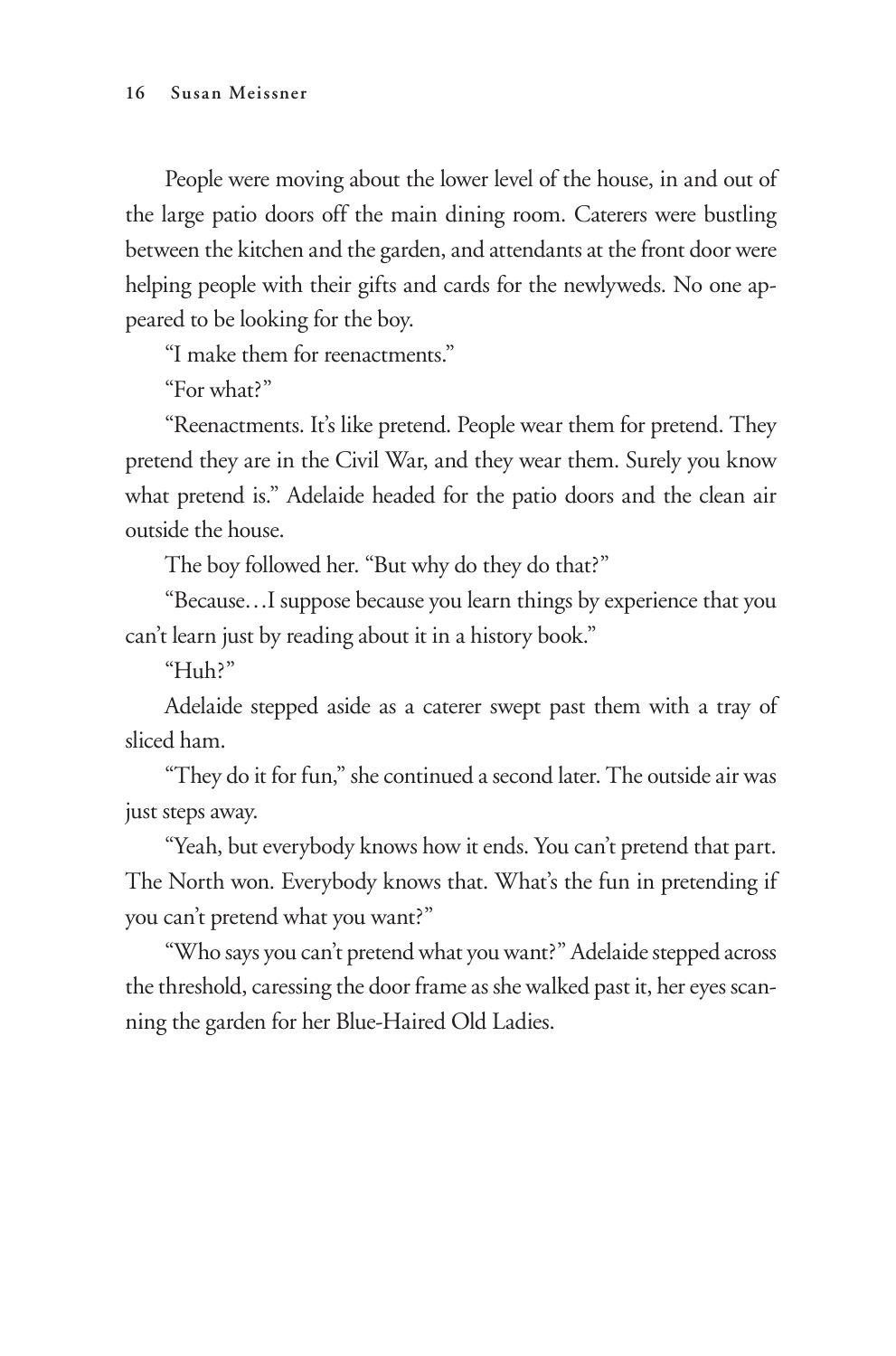#### Two

arielle sank into a white padded folding chair and kicked off one open-toed pump. She plunged her bare foot into the succulent grass and let the coolness soothe the skin on the balls of her feet. Behind her the quartet was playing a racing tune that made her think of birds in flight. Guests were seated in chairs all around, on the grass and the stone patio, eating off glass plates and sipping drinks. The lilt of their subtle Southern accents lifted above the music as her brother, Chad, spoke to her from across the table.

"Wow. Quite the party," he said.

Marielle settled back in the chair. "This is how it's done in the South. Or so I've been told."

Chad smiled. "How what is done?"

"A proper garden party." Marielle waved toward the buffet tables and gloved catering staff. "Carson thinks all this finery is Adelaide's way of making up for not being at the wedding last week. I would've been fine with tapas on paper plates. But she wanted elegance."

Chad's smile widened. "Do they even know what tapas are here?"

Marielle kicked off her other shoe. "I told Adelaide that Carson and I had the rehearsal dinner in Phoenix at a tapas bar, and she thought I said topless bar."

Her brother tossed his head back and laughed. Marielle joined him.

"Funny, right?" Marielle said. "Oh, and this morning I asked her if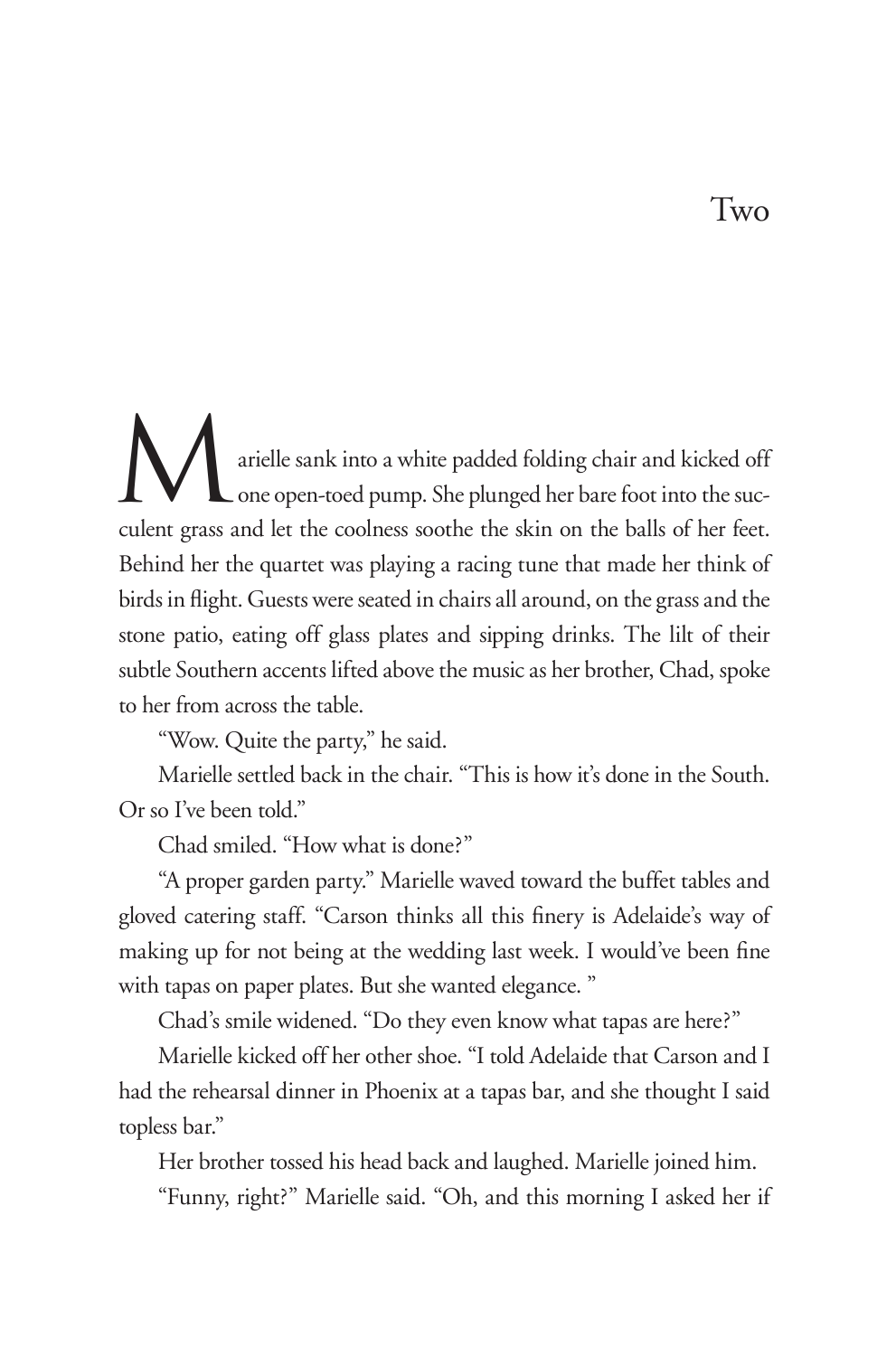the local grocery store here has cilantro, and she told me she's never seen any label from a place called Salon Trowe."

"You sure you're ready for this?" Chad said, laughing harder.

"It's a little late to have *that* conversation again, don't you think? Have you noticed what I'm wearing?" She grabbed a fold of wedding dress above her knee and fluffed it upward. The gentle fabric fell away like water when she let go.

"I suppose you're right about that." His smile, half its weight now, graced just one side of his mouth.

Marielle cast a glance about her. Carson was several yards away, talking to a man from his office in DC. Hudson and Brette were far off in the lower part of the garden with her and Chad's parents. Adelaide was eating a piece of cake at a table on the edge of the garden, surrounded by her elderly friends, all wearing Easter-colored polyester. "You're still happy for me, though, right?"

Chad raised his champagne flute. "Of course, I'm happy for you." She watched him take a sip and place his glass back on the table.

"I really do know what I'm doing," she said.

"I thought you didn't want to have this conversation again."

"I don't"

"Fine, then let's not have it."

"Just because we're not having it doesn't mean I don't know what you're thinking. I have a right to be happy with someone. I'm thirty-four, in case you've forgotten. You still had zits when you married Lisa."

He grinned. "I did not still have zits."

"You were twenty-three. You still had zits."

"Hey, I totally agree. Not about the zits; about you having the right to be happy with someone. If you've met your soul mate in Carson, then I'm genuinely happy for you. Really."

Mariel crossed her arms across the tabletop. "But there you go. You said 'if.' You don't think I have."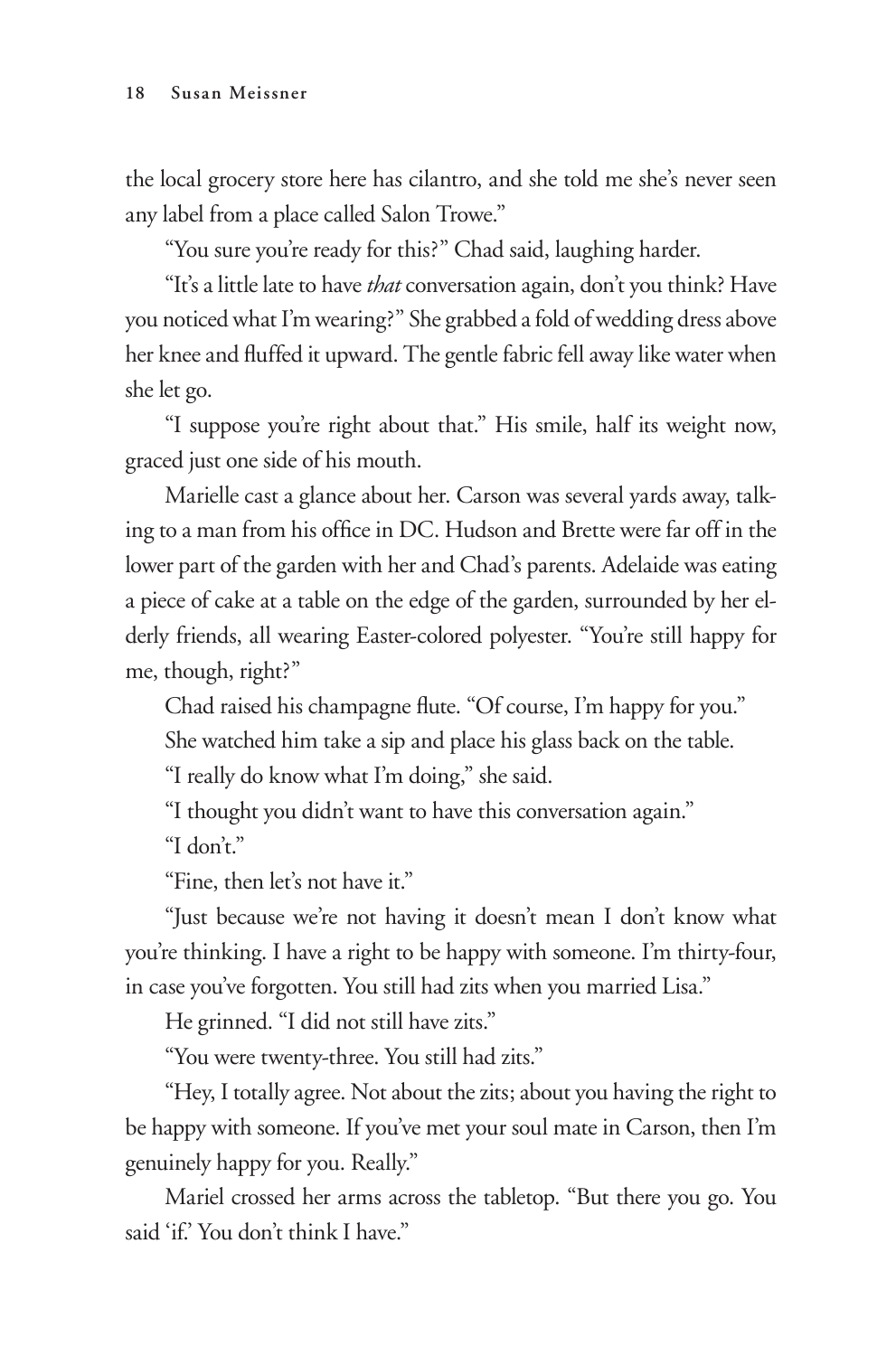Chad cocked his head. He opened his mouth, then shut it.

They were quiet for a moment. One of the tiny asters in Marielle's hair fluttered to the table. She gently slid it back into her hair.

Chad stroked the stem of his glass. When he spoke again, his voice was tender. "Look. I really like Carson. And his kids. And if you're totally fine living in the same house where he lived with his first wife, then more power to you. Just please tell me you're not sleeping in the bedroom she slept in."

"Not that it's any of your business, but no, we're not. We're sleeping in a room Sara never spent any time in."

Chad crinkled an eyebrow. "Okay, well, that just doesn't seem possible. She grew up in this house, right? You told me her mother practically abandoned her and Adelaide raised her here. This house is big, but it's not that big."

Marielle's gaze rose involuntarily to the gabled windows of Holly Oak's second floor. All the bedroom windows looked the same from that part of the garden. A long exhale escaped her lungs. "It's big enough."

Chad paused a moment before continuing. "You know, Carson seems like a nice guy, Elle. He seems like the kind of guy who would understand if you wanted to have your own place."

Marielle lowered her eyes to meet her brother's gaze, "Carson would have moved us into our own place if I had insisted. I didn't insist. This has been the kids' only home. I didn't want to do that to them."

Chad's forehead wrinkled in puzzlement. "Do what to them? You and I moved four times when we were kids. It's not the end of the world."

"This is their home."

Her brother leaned back in his chair. "Yeah, but any house can be a home if you're with the people you love and who love you. I'm sure I read that on a poster somewhere."

Marielle shook her head, and another aster fell from her curls. "Well, I don't live my life on poster philosophy. I'm sure you don't either."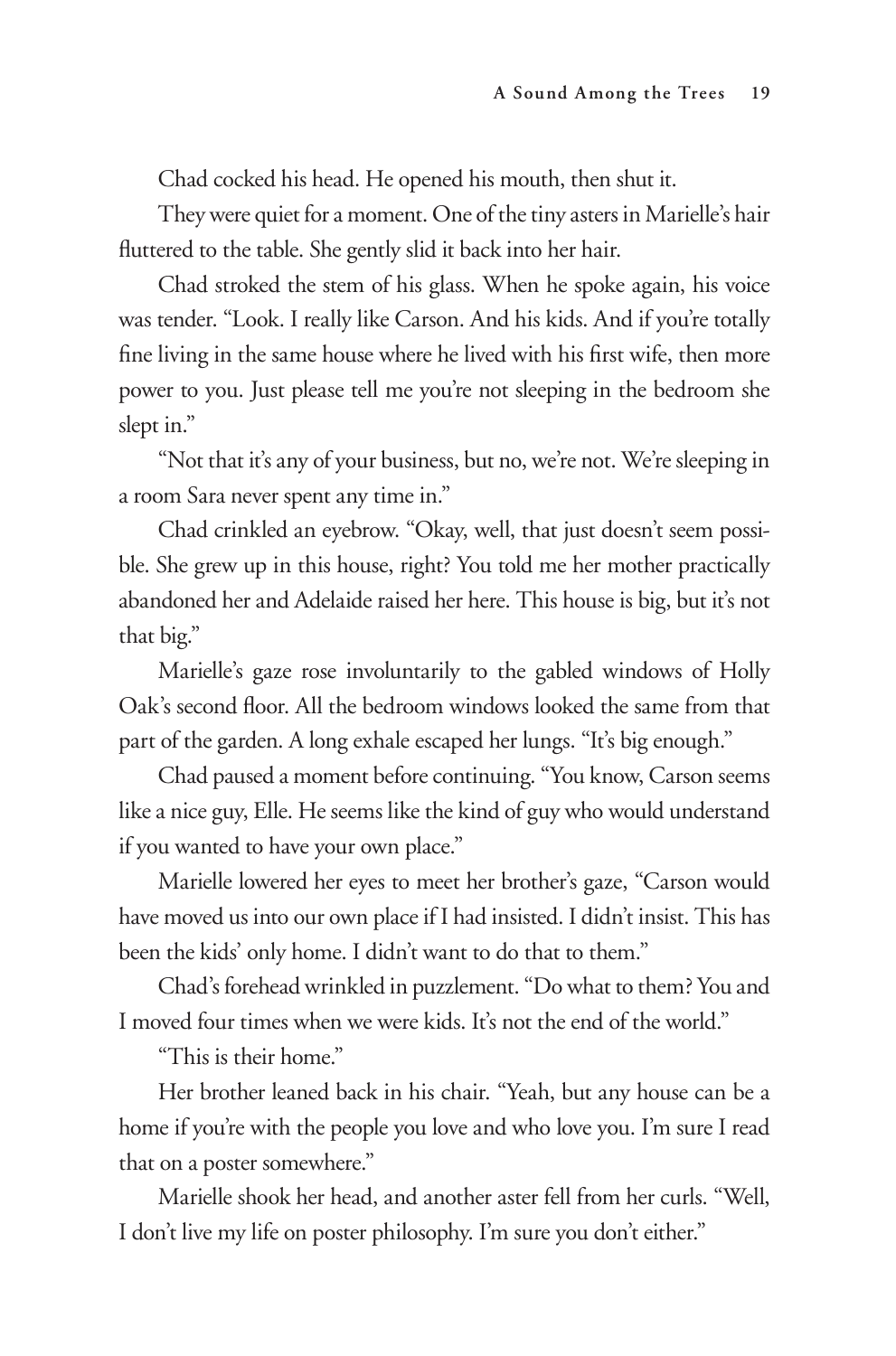Chad nodded, but his thoughts were unreadable. She couldn't tell what he was agreeing to.

"I didn't insist," she continued in a gentler tone. "I could've, but I didn't. This is a lovely house. A beautiful house."

"Adelaide's house."

"And she's going to be ninety on her next birthday. In the not so distant future it will be Hudson and Brette's house."

"I suppose."

Marielle huffed a breath past a quick smile. "What's to suppose? She's old. She's frail…"

"She doesn't look frail to me. I'm surprised she didn't come to the wedding—"

"She likes staying close to the house. And she's going to be *ninety,*  Chad!"

Her brother raised his glass and drained the last of his champagne. He nodded as he swallowed. "You're right. It's a beautiful house." He set the glass down.

Marielle narrowed her eyes. "What?"

"What do you mean, what?"

"What else are you not saying?"

"I'm out of champagne."

"Coward."

He smiled. An easy, relaxed smile. Different than the ones from the last few minutes. She waited.

"Funny that you would call me a coward, Elle. Because I think you are very brave."

"Ha ha. So very funny."

He lifted his glass toward a passing waiter who held a tray of champagne flutes. "It's true. You are brave. You fell in love with a guy you met online and dated for just four months, and now you're living in his dead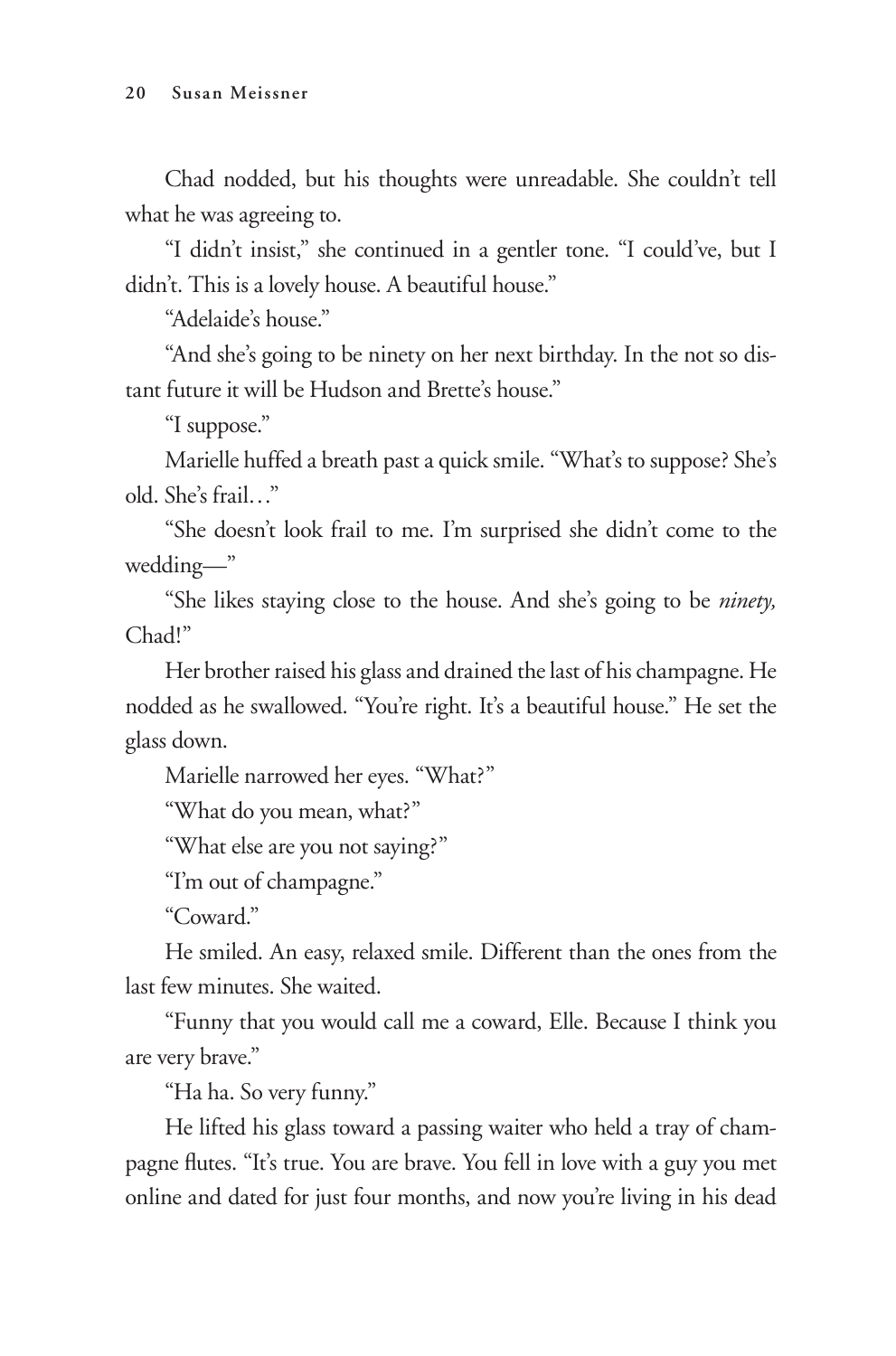wife's house with the grandmother who raised her and mothering her children, and you've moved far away from the desert and everything that's familiar. And you're okay with all of it." The waiter handed Chad a new glass, and he saluted her with it.

The gesture felt like an unexpected jab from a trusted ally. She flinched from surprise and the tender sting of her brother's candor. "That was low," she murmured. "You'd say that to a girl in her wedding dress?"

Chad set the glass down and reached across the table for her hands. "Hey, I wasn't being sarcastic. I meant every word. You are brave. Braver than me. I'm in awe, actually. It's a compliment, Elle. I promise you."

"Yeah, well, that's not what it felt like—"

"I'm totally serious. I'm the coward. And you're the brave one." He released her hands.

"Tell that to Mom and Dad. That's not what they think. Or my friends back in Phoenix. They think I married Carson because I was desperate."

"No, they don't."

"They do. They just won't say it. But they do. I see Mom looking at me and looking at Carson and these two stepgrandchildren I've thrown into her lap, and I know she worries I'd grown desperate and that's why I married Carson. And I'm pretty sure Adelaide thinks it too, and she barely knows me."

"Marielle."

He waited until she looked up at him.

"You know what I think?" he asked. "I think you need to stop wondering what everyone else thinks. You love him. He loves you. That's all that matters, right? Love is enough. I *know* I saw that on a poster somewhere. Love and cilantro. I will make sure to send you some seeds so you can grow your own."

Marielle smiled as the tense moment evaporated. "And serrano peppers, too."